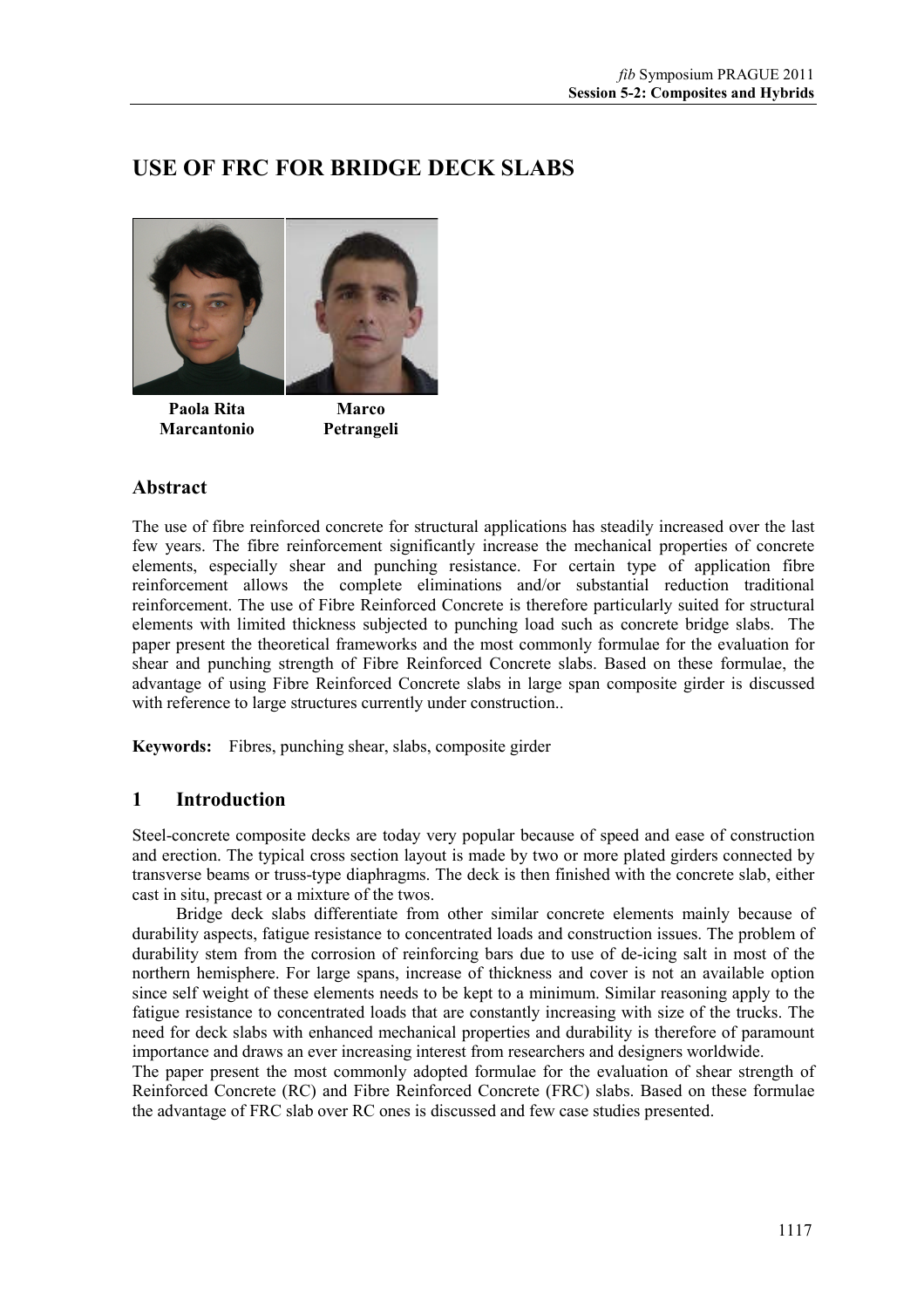### **2 Design equations for RC shear strength**

The formulae used to evaluate shear strength by the major International norms and guidelines [2] [3] [4] shall be compared together with a new one proposed by the authors. The formulae will be compared for a RC rectangular section while varying the following parameters over a significant range: aspect ratio  $(A_r)$ , longitudinal reinforcement  $(\rho_l)$ , transverse (hoop) reinforcement  $(\rho_l)$  and axial load (N).

MODELCODE 2010 **–** In the new Model Code [1][2] the shear strength is a sum of the contributions of concrete resistance ( $V_{Rd,c}$ ) and truss mechanism ( $V_{Rd,s}$ ).

EUROCODE 2 **–** In the last issue of Eurocode 2 [3], contrary to the previous ones, concrete and transverse steel contributions are not added. Either the concrete or the steel one must be used for the design of new structures.

PRIESTLEY **–** In the Prestley's proposed formula [4], the shear strength is a sum of the contributions of concrete resistance (Vc), inclined strut due to axial load (Vp) and truss mechanism  $(Vs)$ .

PROPOSED **–** In the proposed formulae, concrete and transverse steel contribution are added similarly to the Model Code. The difference with respect to the previous formulae is with the definition and evaluation of the concrete resistance. We identify a concrete cohesive contribution  $(V<sub>CH</sub>)$  and a concrete friction contribution  $(V<sub>FR</sub>)$ . The concrete cohesive component can only be exploited before diagonal cracking and therefore cannot to be added to the transverse steel mechanisms  $(V<sub>S</sub>)$ . The rational beyond this approach is that the concrete contribution is made of two parts, a mode I (tensile) resistance and a friction component carried out by the section portion under compression. A beam column element subjected to a given load history will first use the concrete mode I resistance until cracking develops and thereafter it will relay only on the transverse steel resistance. Transition between the two is out of the scope of this formulation. When RC structures develop shear cracks, the loss of this cohesive (mode I) contribution must be taken over by the transverse steel. A significant concrete contributions remain there though, that is the one carried by friction by the uncracked portion of the section.



**Fig. 1** Shear Resistance as a function of transverse steel ( $\rho t$ )  $(A_r = 2.5, \rho_l = 1\% N = 0)$ 

#### **2.1 Punching shear of RC Concrete**

Comparison for the punching shear resistance of RC structure has been carried out using the formulae proposed in the Model Code (level III) [2] and Eurocode 2 [3].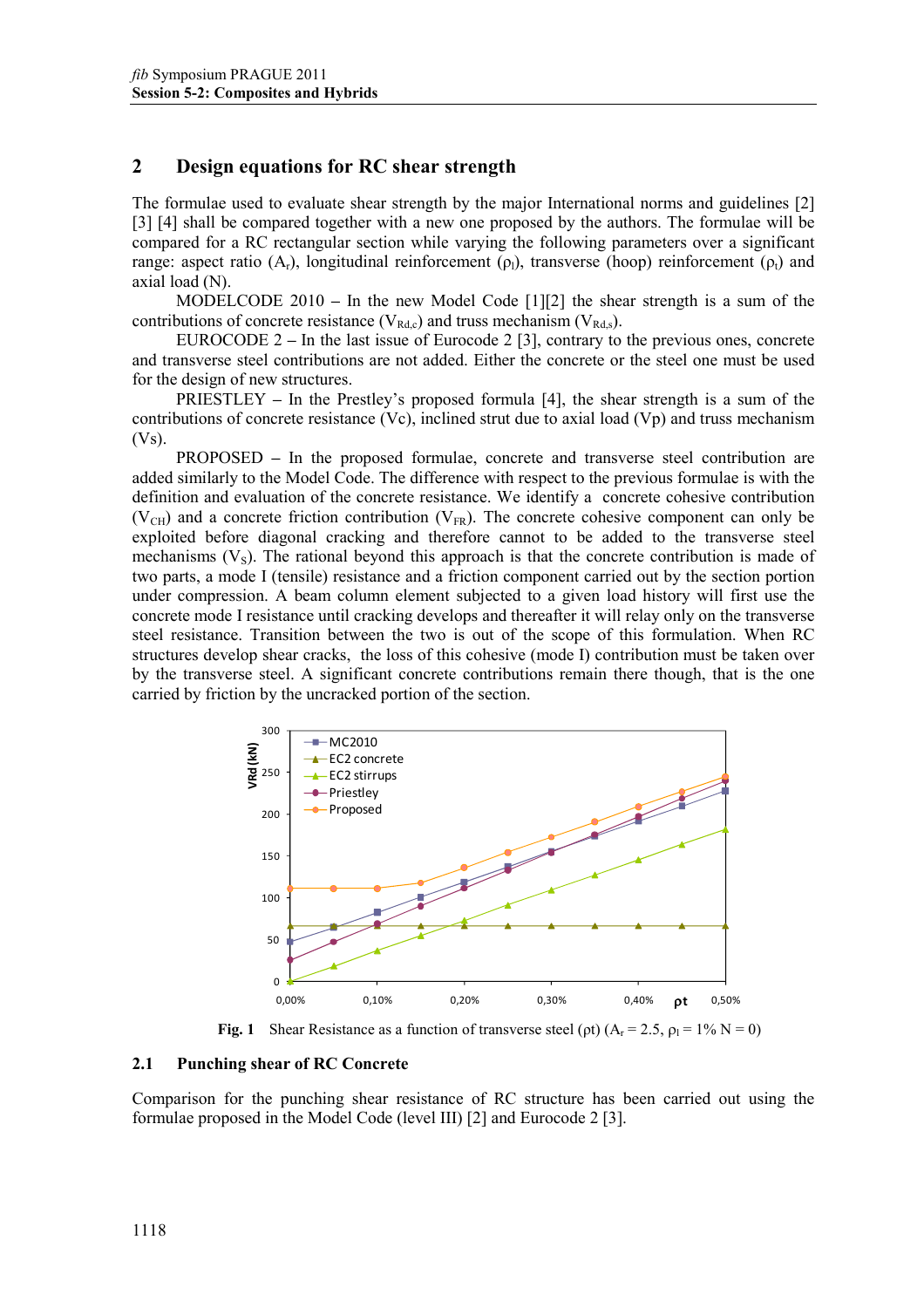### **3 Design equation for FRC shear strength**

Fibre reinforcement enhances tensile ductility and (to a lesser extent) resistance of concrete. Bending and shear resistance of FRC members is therefore larger compared to similar RC elements with equal amount of traditional reinforcing. Use of fibres can therefore reduce or totally eliminate the need for traditional reinforcement, especially the shear one. Although the topic has been extensively investigated in the last decade, design applications are still scarce although the potential for the new technology are quite significant. Evaluation of FRC shear strength will be performed using the formulae proposed in the new Model Code 2010 [2].

In the Model Code, the fibre reinforcement as a similar effect to that of longitudinal rebar, improving strength and ductility. The fibre contribution is therefore applied as a modification to the concrete contribution already found for RC members, as follows:

$$
V_{Rd,F} = \left\{ \frac{0.18}{\gamma_C} \cdot k \cdot \left[ 100 \cdot \rho l \cdot \left( 1 + 7.5 \frac{f_{Fuk}}{f_{ck}} \right) \cdot f_{ck} \right] \right\}^{\frac{1}{3}} + 0.15 \cdot \sigma_{cp} \right\} \cdot b_w \cdot d
$$

For the design of members with shear reinforcement the contribution of concrete with fibres  $(V_{RdF})$ must be added to those already found for RC members.



**Fig. 1** MC2010 shear resistance for RC and FRC concrete elements as a function of axial load  $(A_r = 2.5, p_1)$  $= 1\%$ ,  $\rho_t = 0.5\%$ 

#### **3.1 Punching shear of FRC Concrete**

Studies and researches published in literature clearly demonstrated fibre reinforcement has quite an influence on punching behaviour of concrete slabs. Strength and ductility are increased, the geometry of the failure cone changes and the overall response become much more ductile. To date, specific formulae for the strength evaluation of punching shear in FRC members have not consolidated yet.

### **4 FRC deck slab**

Current practice in RC slab design for beam and slab bridges, is to use a 25-30cm slab so that bending reinforcement can be placed with sufficient cover and local punching strength easily exceed the one required by modern monster trucks. Another issue in bridge construction is the slab casting. Casting in situ of the slab is not straight forward though, special travelling formwork are required or otherwise some sort of sacrificial elements can be used like thin prefabricated concrete